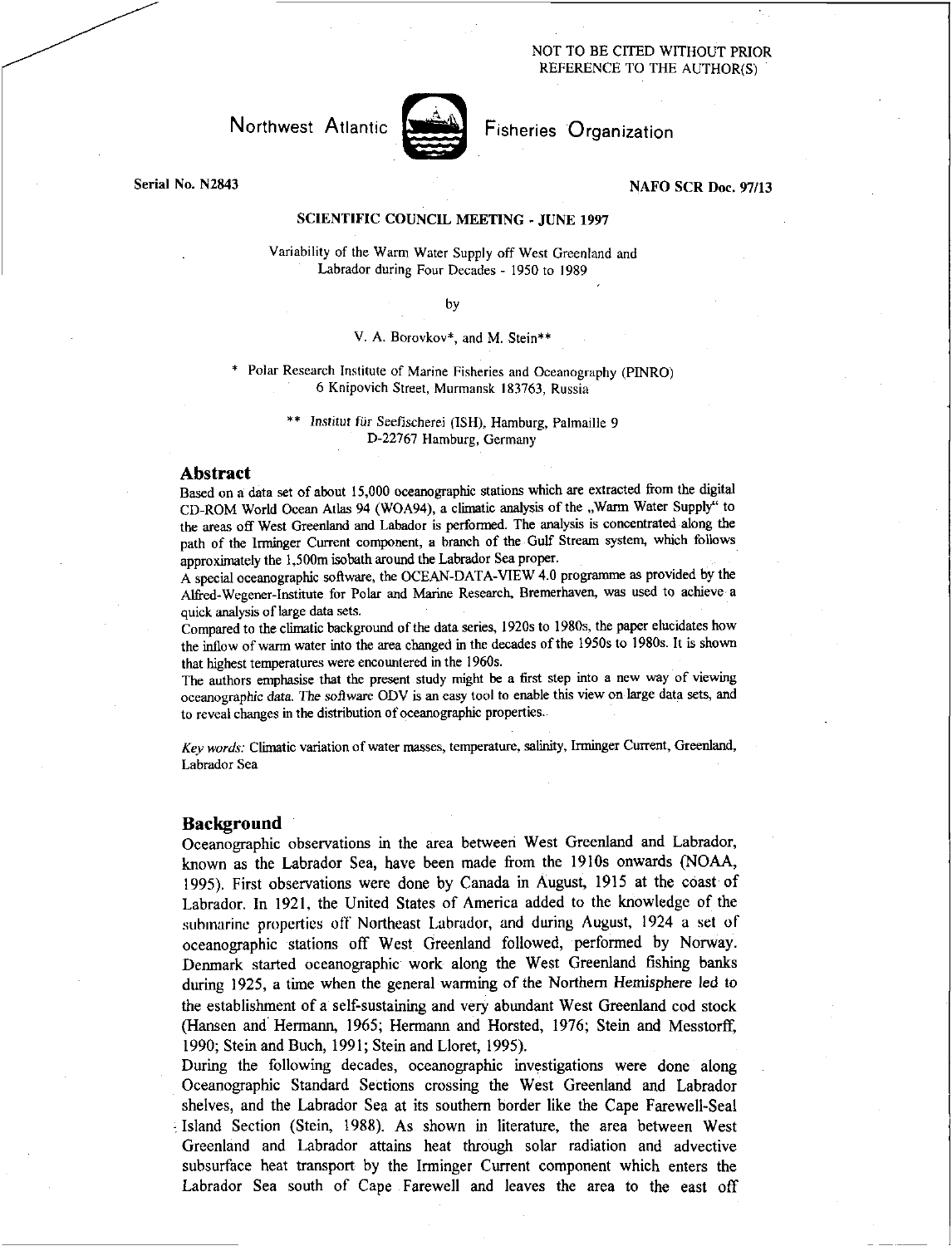$-2-$ 

By means of a modern oceanographic software, and based on the large amount of oceanographic data as contained in the WOA94 CD-ROM data set, it is now possible to *follow* the Irminger component along its path from entering the Labrador Sea south off Cape Farewell and leaving the Labrador Sea at its western side, east off Labrador/Newfoundland.

#### **Material and Methods**

To reveal changes in the "Warm Water Supply" to the areas off West Greenland and Labrador, data were extracted from the World Ocean Atlas 94 (WOA94) which is provided by the National Oceanographic and Atmospheric Administration (NOAA, 1995) as a set of CD-ROM. To achieve a good station cover for the region around and in the Labrador Sea (Fig. 1), all PTS-data from WMO rectangles 7504, 7505, 7506, 7604, 7605 and 7606 were downloaded from the CD-ROM. In total, about 15,000 oceanographic stations (bottle observations) were used for the present analysis.

Realisation of the WOA94 data extraction and graphical evaluation of the variability aspects were performed by means of the OCEAN-DATA-VIEW 4.0 software (ODV). This software product was provided by R. Schlitzer from the Alfred-Wegener-Institute for Polar and Marine Research, Bremerhaven, Germany through the INTERNET (www.awi-bremerhaven.de/GPH/ODV). During a visit to the Marine Research Institute in Bergen, Norway, V.A. Borovkov was first informed on the existence of the ODV-software. He brought this to the attention of an oceanographic workshop, held in Hamburg, Germany, in April, 1997 (Stein and Borovkov, 1997).

# **Results**

Based on all available data from the above mentioned WMO rectangles the climatic background plot is constructed from station data with bottom depths between 1,000m and 2,000m (Fig. 2). The path of the Irminger water mass along the rim of the Labrador Sea region follows approximately the 1,500m isobath. Therefore the spine of the section swath is superimposed on the track of this isobath, and the stations within this swath are taken for the section plot. The upper left two panels of Fig. 2 give a scatter plot of the temperature and salinity profiles. The lower left panel indicates on a contour map the location of the section swath and the extracted station positions. The two right hand panels reveal the temperature and salinity sections of the upper  $2,000$ m along the "Irminger" section. The distance scale starts with 0 km at the meridian of Cape Farewell (44°W) and ends at 2,750km at about 50°N, 50°W (note that the ODV-programme uses 360° longitude labelling, starting at Greenwich in an eastward direction).

Since the original plots are multi-colour prints, the reader of this paper is either referred to the oral presentation which uses colour slides, or she/he has to live with the black and white surrogates. The authors feel, however, that it might be timely to mention that the use of coloured figures is nowadays state-of-the-art, since else this kind of information as presented here would not be transferable.

#### **Climatic background**

Temperatures range from above 1°C to about 6°C, salinities are between 33 and 35.5 psu. The colour bar at the right side of Fig. 2 is trimmed in a way that gradient layers become clearly visible [also in the black and white version].

A tongue of warm water crosses the meridian of the Cape Farewell and enters the Labrador Sea at its southeastern border. The depth of the warm water core (Irminger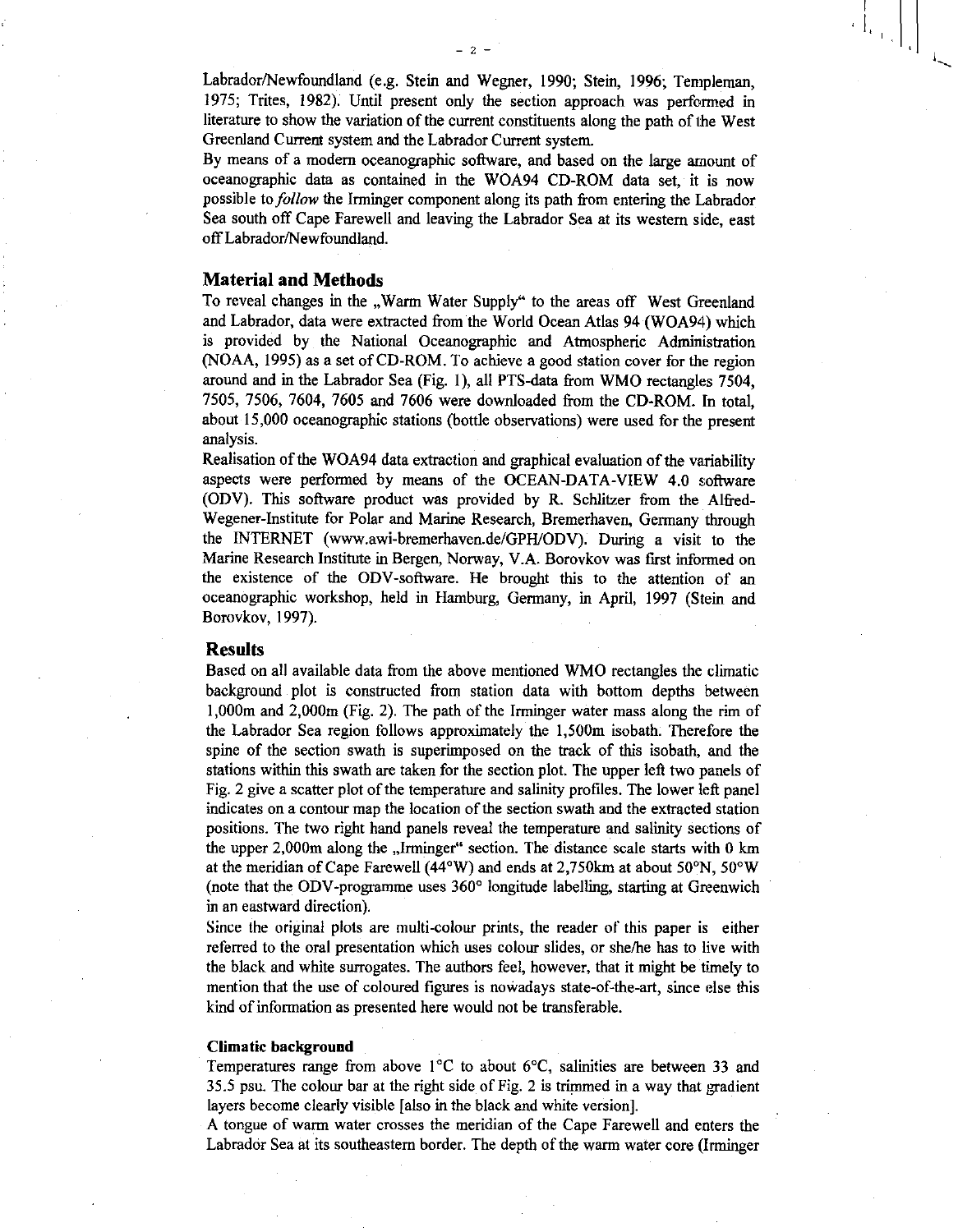Water mass) is situated at about 500m depth, however, the warmer than 4°C water is traced down to 700m depth. On its way around the Labrador Sea the *Irminger Water*  mass loses heat to the surrounding water layers, and off Labrador temperatures have decreased to less than 3.75°C, which is the temperature of the thermal layer (yellow [white in the b&w plot] ) surrounding the Irminger Water layer at the top and bottom of this warm water tongue.

The upper 250m layer is characterized by cold  $($   $\leq$  3 $\degree$ C $)$ , low saline  $($   $\leq$  34.5 psu) waters which refer to the polar waters originating from the East Greenland Current component off West Greenland, and to the cold waters of the Baffin/Labrador Current off the Labrador/Newfoundland coast.

Below the Irminger Water the transition zone to the Labrador Sea Water emerges from Fig. 2, and in the deep layers at about 1,500m to 2,000m depth, the North Atlantic Deep Water inhabits the lower parts of the section (Stein and Wegner, 1990).

#### **1950-59 Thermohaline Conditions along the Irminger Section**

For the 1950s, data off the northeastern Labrador coast are scarce. Thus, Fig. 3 gives only a biased picture, based mainly upon the West Greenland conditions. It can be seen, however, that the warm water conditions reached further north than shown in the climatic background picture (Fig. 2). The halocline inhabits about the same depth layer as in Fig. 2.

# **1960-69 Thermohaline Conditions along the Irminger Section**

The 1960s reveal warming in the subsurface layers of the Irminger Water (Fig. 4). Throughout the length of the section, temperatures are  $> 3.75$ °C, and the upper and lower thermocline indicated by the yellow [white in the b&w plot] zone, are nearer to the surface, and deeper than normal. Also the surface layer off Labrador/Newfoundland is warmer than normal. The vertical extension of the low saline surface waters has decreased, showing less influence of the polar water masses, both off West Greenland and off Labrador

# **1970-79 Thermohaline Conditions along the Irminger Section**

For the 1970s the section swath had to be enlarged (Fig. 5) to include at least some stations along the path of the Irminger Water component. In contrast to the previous decade of the 1960s, the cold low saline surface layer indicates cooling and dilution which was brought about by the anomalous climatic conditions in the early 1970s (e.g. Borovkov, 1982; Stein, 1982; Trites, 1982). The core of the Irminger Water mass has cooled as compared to the mean climatic situation (Fig. 2) and the 1960s situation. There is no light red [white in the  $b\&w$  plot] area in the core region, indicating that temperatures in this layer decreased by about 1°C during the 1970s.

#### **1980-89 Thermohaline Conditions along the Irminger Section**

As for the 1970s, also for the 1980s data cover the section swath had to be enlarged, since especially off West Greenland data coverage was very scarce for the Irminger Water path region (Fig. 6). Off West Greenland and off Labrador/Newfoundland a cold diluted surface layer with a vertical magnitude of nearly 500m was encountered during the 1980s. Below this cold layer, only in the slope region off Labrador a small area surrounded by a yellow zone (temperature  $> 3.75^{\circ}$ C) [white in the b&w plot] is visible. Also salinities decreased in the layers below 500m depth.

#### **Discussion**

## *1. Some General Remarks on Oceanographic Data Analysis.*

Analysis of oceanographic data has undergone considerable changes during past decades. Was it normal in ICNAF times to analyze mostly oceanographic sections,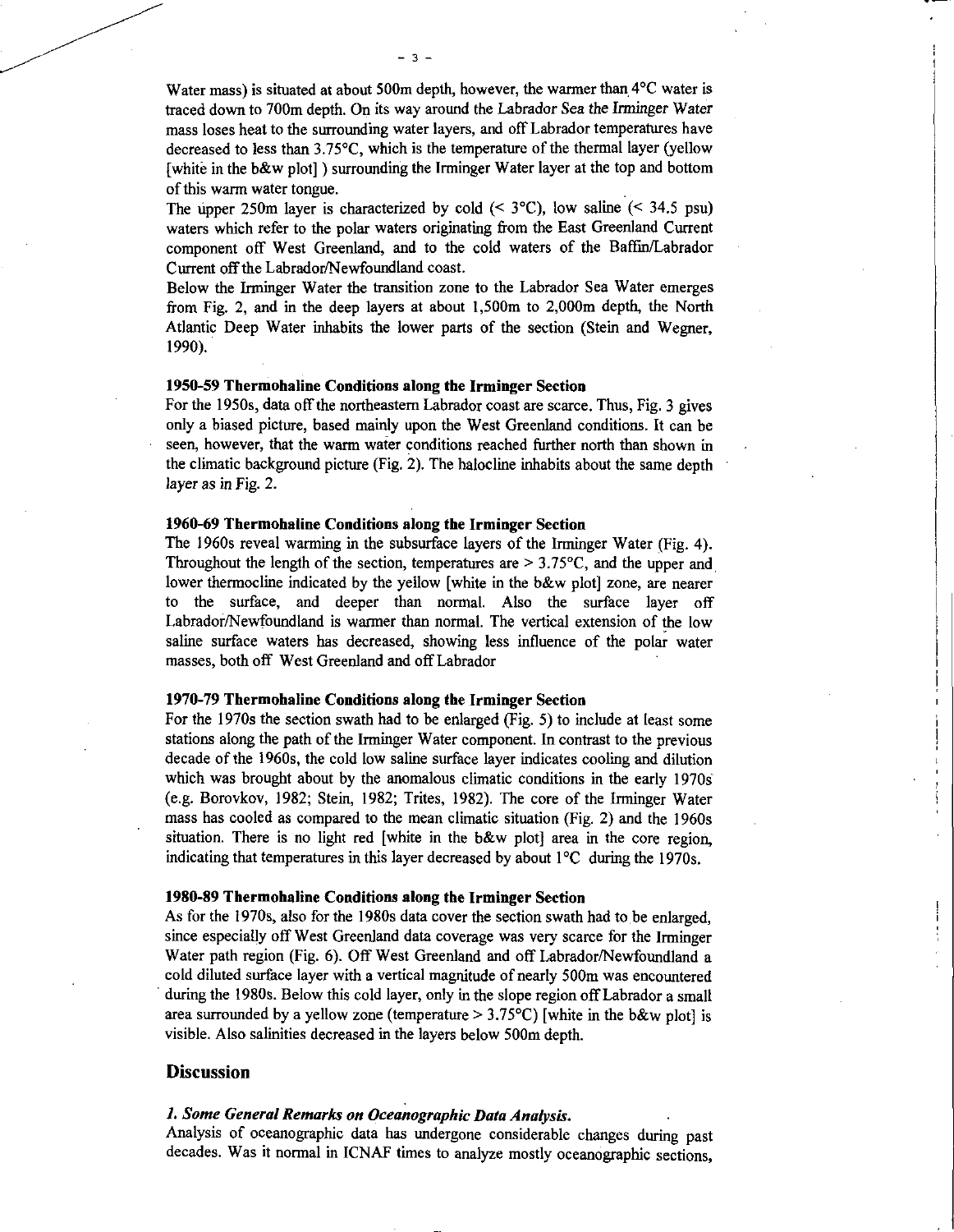e.g. the standard sections in the ICNAF area by hand, spine and paper drawings, the use of computers more and more altered the way of data analysis. Following during the times of the 1980s and early 1990s mostly the classical way of analyzing section or time-series data by a suitable software with graphic interface, thus realizing in a much faster way similar results as previously performed by hand, the approach of most recent oceanographic software enables the skilled analyst - most probably a versed oceanographer - to select from the entirety of a data set the most suitable products.

These oceanographic products like map plots of properties, scatter plots, section plots with coloured figures as a fmal product - in a gridded version or in the more honest way of presentation, the dot-colour plot - enable a much better view on characteristics of the ocean than it was possible prior to these integrated software solutions.

By means of this modem software it is now an easy task to analyze randomly distributed data, and data sampled e.g. along a section.

It is easy to show with this modem software the deficiencies of international data sets, like the Digital World Ocean Atlas (WOA94).

As every data set, institute's, national or international data sets, data sets contain errors despite all the sophisticated data checking software. The integrated oceanographic data analysis software makes these errors visible, supposed a skilled specialist looks at the output plots.

No matter how big a data set is, the results are attained in acceptable time-frames. Following events in a given region of the world ocean, e.g. the NAFO area between Greenland and Canada, is a task which can be fulfilled on short time.

#### *2. Detection of Climatic Events within the Domain of the Irminger Water Mass.*

The original scope of the above mentioned workshop was to analyze ICNAF/NAFO Standard Sections in the Davis Strait/Labrador Region. Due to the availability of the ODV-software this was, however, enlarged to the defmition of *an "Irminger Water Section"* since it was clear to the authors that this peculiar water mass is the essential , Warm Water Supply" to this arctic/subarctic region, and changes in this water supply might be vital for the climate of the region.

We find that a section like this is much more informative than the classical Oceanographic Standard Sections. This does, however, not mean that in future time sampling of oceanographic information on Standard Sections is obsolete. As our example shows, only the systematic sampling along the standard sections as done in the past, enable us now to provide these types of analysis and extract from the data this kind of information. This is possible since the ICNAF/NAFO Standard Oceanographic Stations cover the path of the Irminger Water mass.

The most informative result of this paper is to our mind the top right panel in figure 2: About 2,000km from Cape Farewell, after nearly completing its path around the Labrador Sea, the water mass characteristics of the Irminger Water fade out at 55.4°N, 55.7°W (304.3 in the lower left panel of fig. 2). During the 1960s when the arctic regions experienced considerable warming, our analysis shows warming along the entire path of the Irminger Water with a remarkable increase in the vertical extension the warm water supply.

Atmospheric cooling which started in the early 1970s in the West Greenland/Labrador region, led to considerable cooling of the surface waters especially off the Labrador coast. This cooling did not yet effect the subsurface conditions in the Irminger layer. However, during the continued cooling throughout the 1980s, also this water mass revealed considerable signs of cooling effects.

The present study is a first step into a new way of viewing oceanographic data. The

A.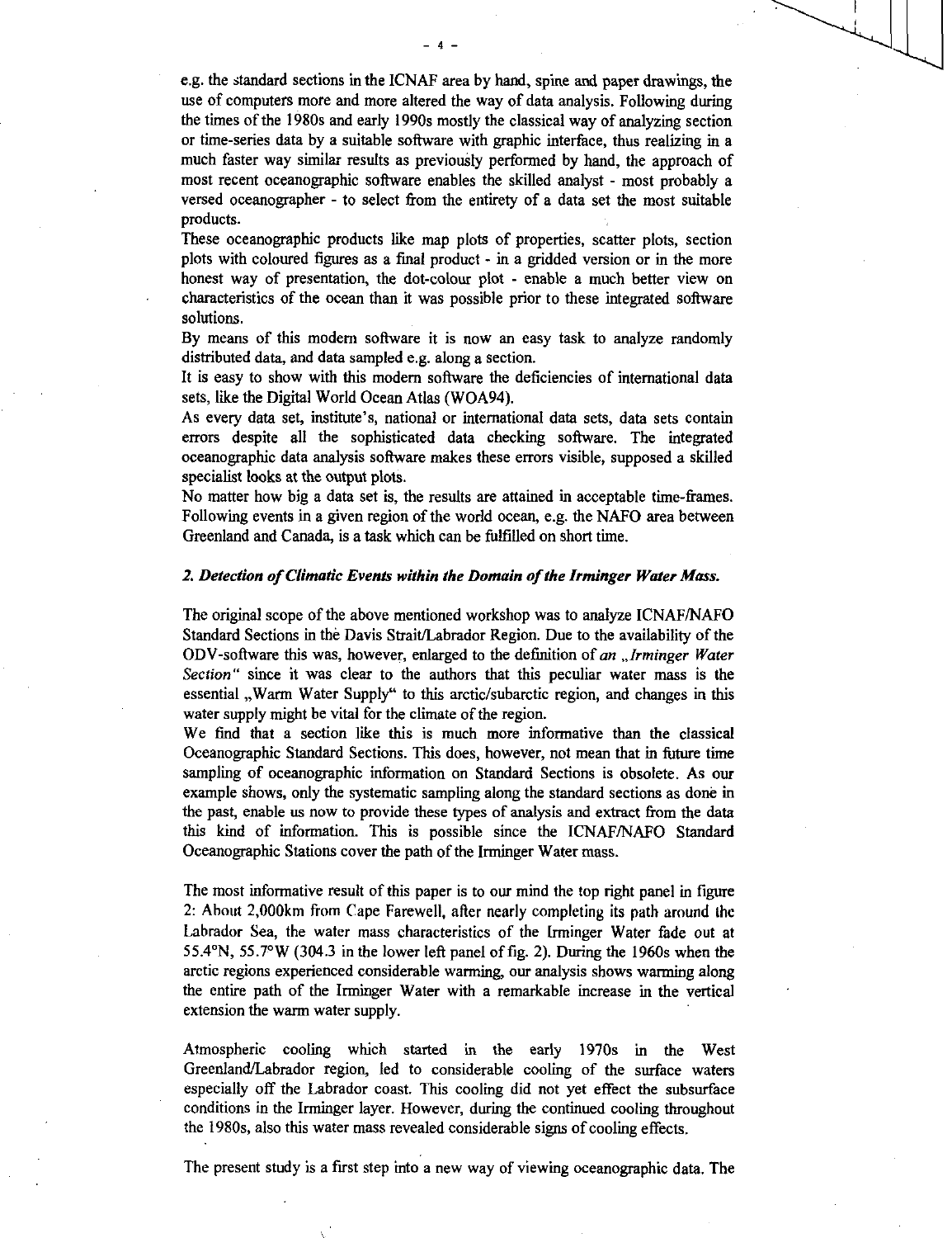software ODV is *an easy* tool to reveal changes in the distribution of oceanographic properties.

 $\overline{5}$ 

As a next step a view on the horizontal distribution of oceanographic data (e.g. temperature, salinity, nutrients, derived properties) should be made for the same area. This gives a more comprehensive view on climatic changes in the region of the Davis Strait/Labrador Region.

# References

**BOROVKOV, V.A. 1982.** Variability of Autumn Oceanographic Conditions in the Hamilton Bank Area. NAFO Sci.Coun.Studies, 5: 81-86.

**HANSEN, P.M. and F. HERMANN 1965.** Effect of Long-Term Temperature Trends on Occurrence of Cod at West Greenland. ICNAF Environmental Symposium, ICNAF Special Publication No. 6:817-819.

**HERMANN, F. and Sv.A. HORSTED 1976.** Fluctuations in the cod stock and the ocean climate at West Greenland. Book of Abstracts of papers presented at Joint Oceanographic Assembly, Edinburg UK, 13-24 September 1976; FAO, Rome (Italy); S.7, 52.

**NOAA, 1995.** World Ocean Atlas 1994. CD-ROM Data set Documentation. National Oceanographic Data Center, Informal Report No. 13. National *Oceanographic* Data Center, Ocean Climate Laboratory, Washington, D.C. November 1994.

**STEIN, M. 1982.** Autumn Temperature Anomalies of the Labrador Current, 1969- 80. NAFO Sci.Coun.Studies, 5: 79-80.

**STEIN, M. MS 1988.** Revision of list of NAFO standard oceanographic sections and stations. *NAFO SCR Doc.,* No. 1, Serial No. N1432, 9p.

**STEIN, M. and J. MESSTORFF 1990.** Relationship of Fluctuations in Cod Recruitments off West Greenland to Long-term Variations of the Physical Environment. NAFO Sci.Coun.Studies, 14: 39-44.

**STEIN, M. and G. WEGNER 1990.** Recent Thermohaline Observations on the Deep Waters off West Greenland. NAFO Sci.Coun.Studies, 14: 29-37.

**STEIN, M. and E. BUCK 1991.** Are Subsurface Temperatures Predictable at Fylla Bank, West Greenland?. NAFO Sci.Coun.Studies, 15: 25-30.

**STEIN, M. and J. LLORET 1995.** Stability of water masses - impact on cod recruitment off West Greenland. Fish.Oceanogr. 4: 3, 230-237.

**STEIN, M. 1996.** Flemish Cap - A Review on Research Activities With Focus on Oceanographic Conditions. NAFO Sci.Coun.Studies, 25: 1-24.

**STEIN, M. and V.A. BOROVKOV 1997.** Fourth Report of Joint Russian/German Data Evaluation of Oceanographic Data from ICNAF/NAFO Standard Sections in the Davis Strait/Labrador Region. *NAFO SCR Doc.,* No. x, Serial No. Nxxxx.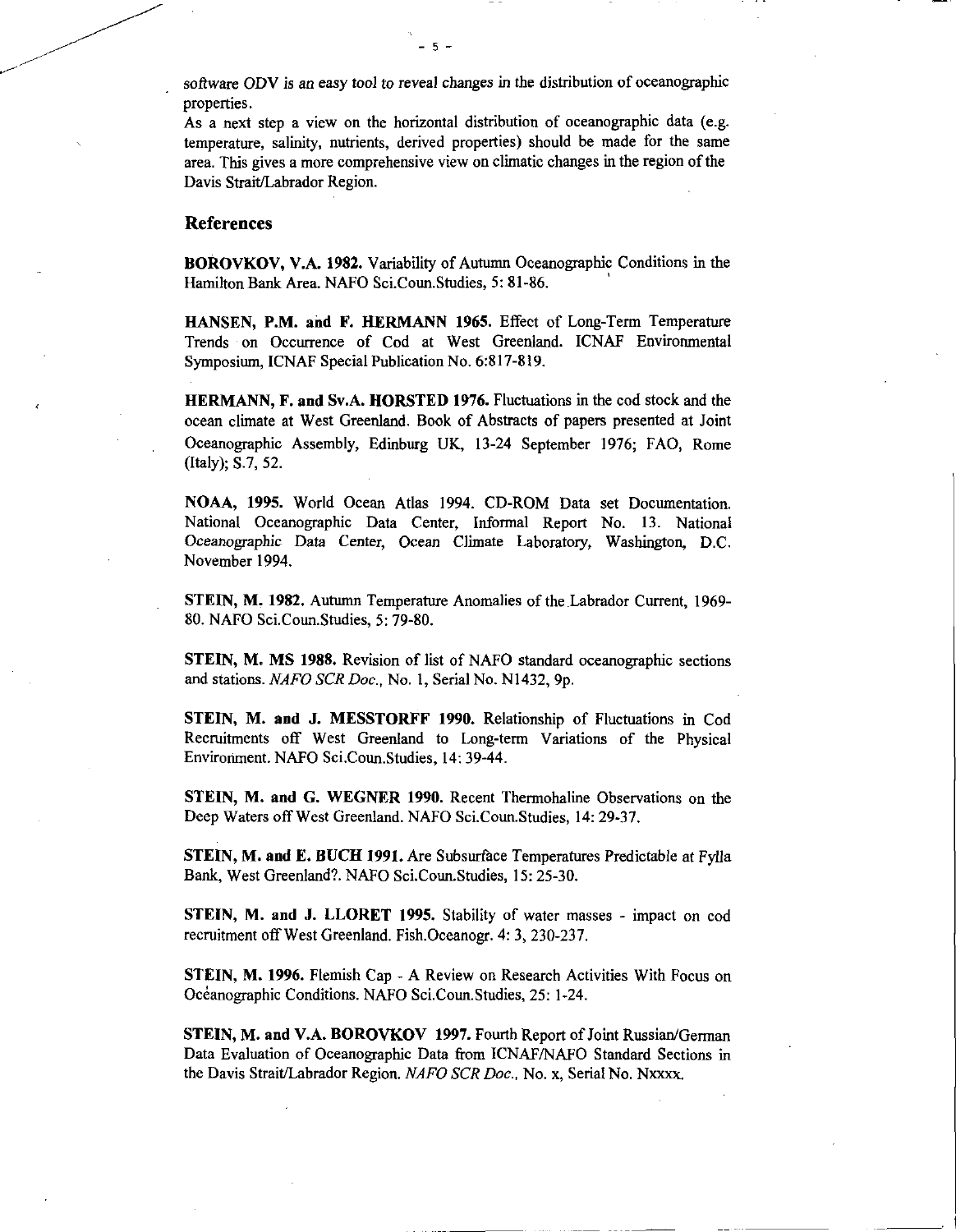**TEMPLEMAN, W. 1975.** Comparison of Temperatures in July-August Hydrographic Sections of the Eastern Newfoundland Area in 1972 and 1973 with Those from 1951 to 1971. ICNAF Symposium on Environmental Conditions in the Newfoundland Grand Bank Area in 1972 and their Effect on Fishery Trends, ICNAF Special Publication No. 10:17-31.

**TRITES, R.W. 1982.** Overview of Oceanographic Conditions in NAFO Subareas 2, 3 and 4 During the 1970-79 Decade. NAFO Sci.Coun.Studies, 5: 51-78.



**Fig. 1** Location of "Irminger Section" points 500km (■), 1000km (□), 1500 $km$  ( $\Delta$ ), 2000 $km$  ( $\bullet$ ) and 2500 $km$  ( $+$ ).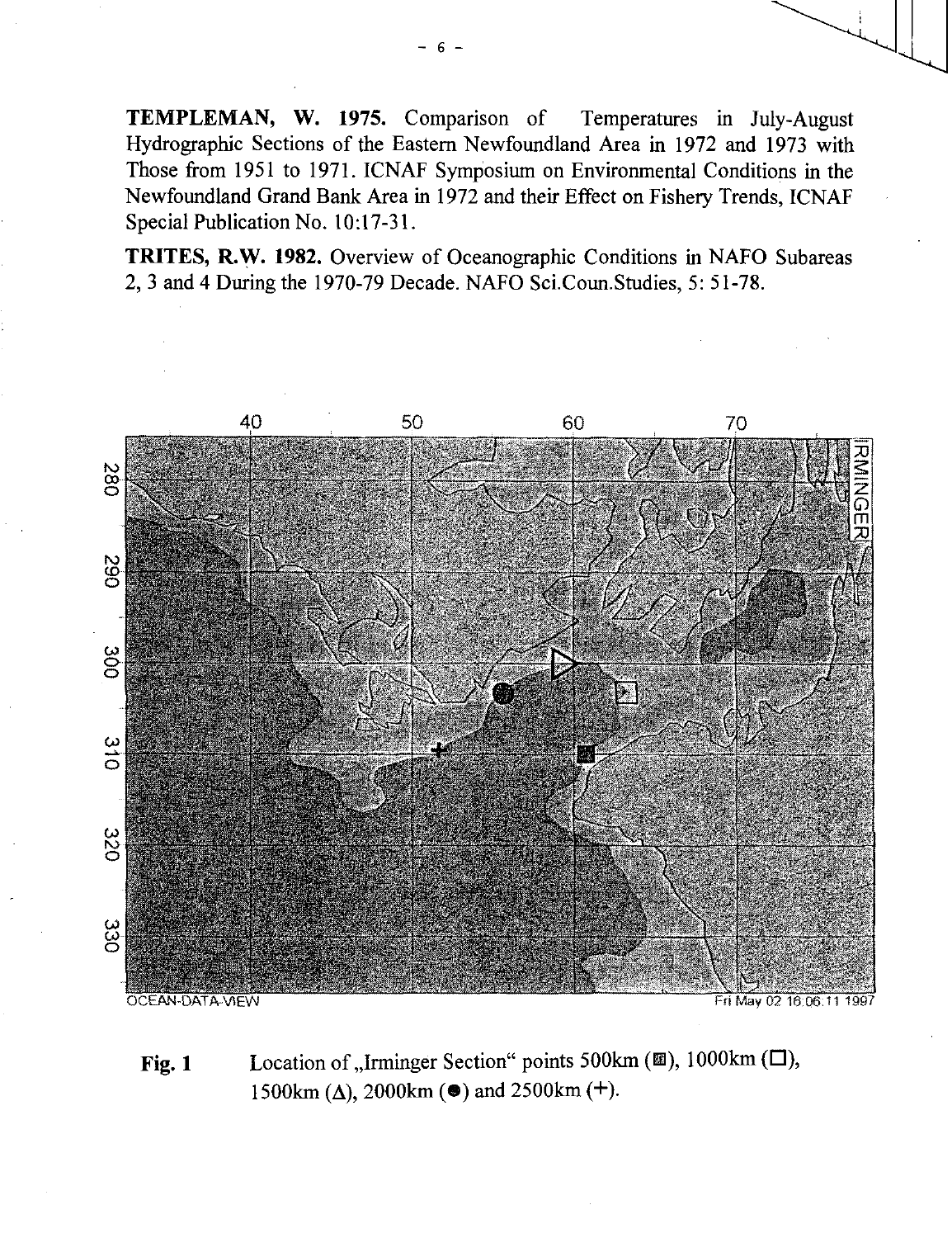





hu Apr 24 10:54:00 1997



یں<br>آن

**CEAN-DATA-V** 



Climatic background plot of "Warm Water Supply" by the Irminger Water mass; top left panels: temperature and salinity profiles; lower left panel: map showing the path of the Irminger Water mass and position of stations which were used for plotting the temperature and salinty sections as given in the two right panels.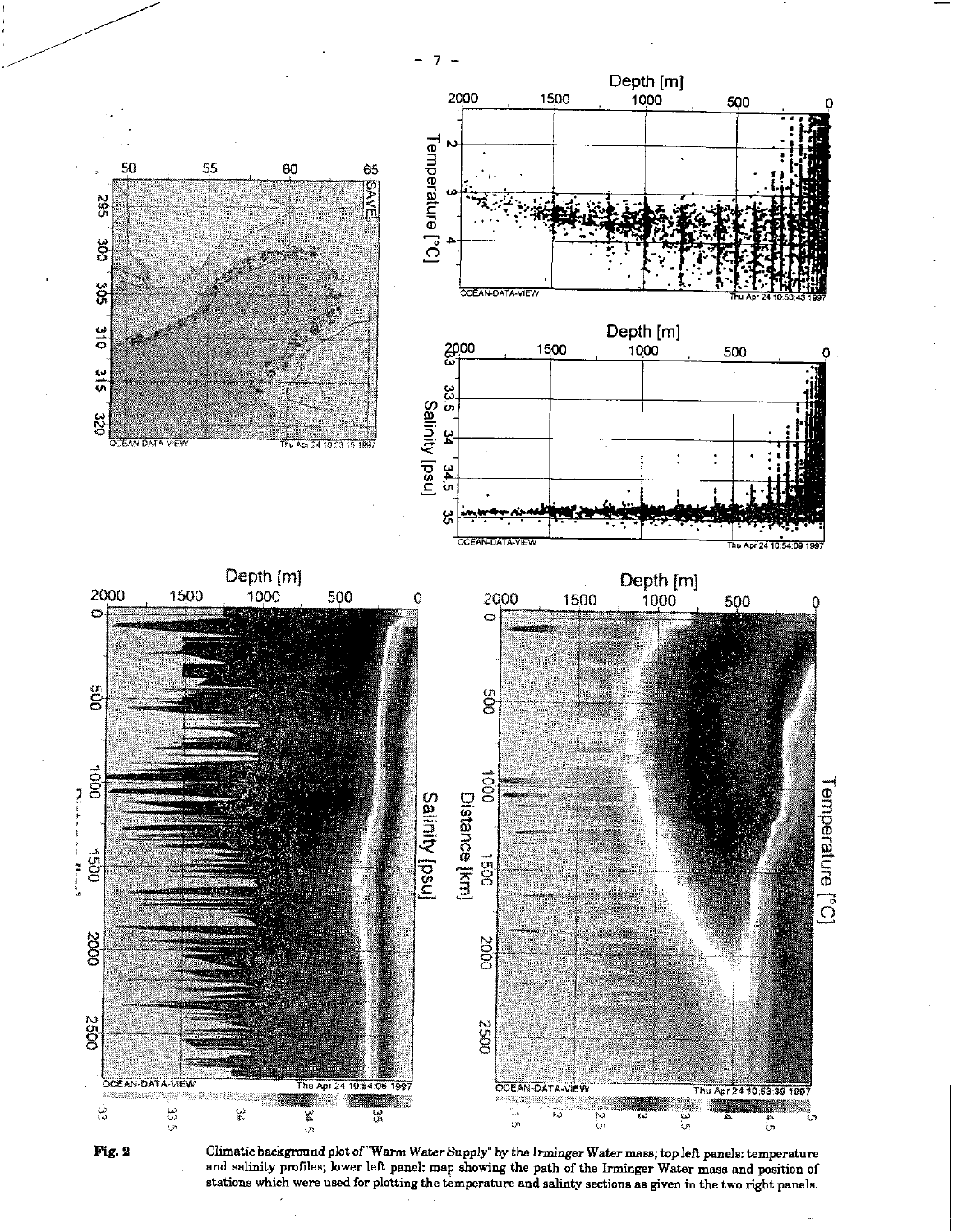

Fig. 3

1950-1959 climatic conditions plot of "Warm Water Supply" by the Irminger Water mass; for definition of panels see fig. 2.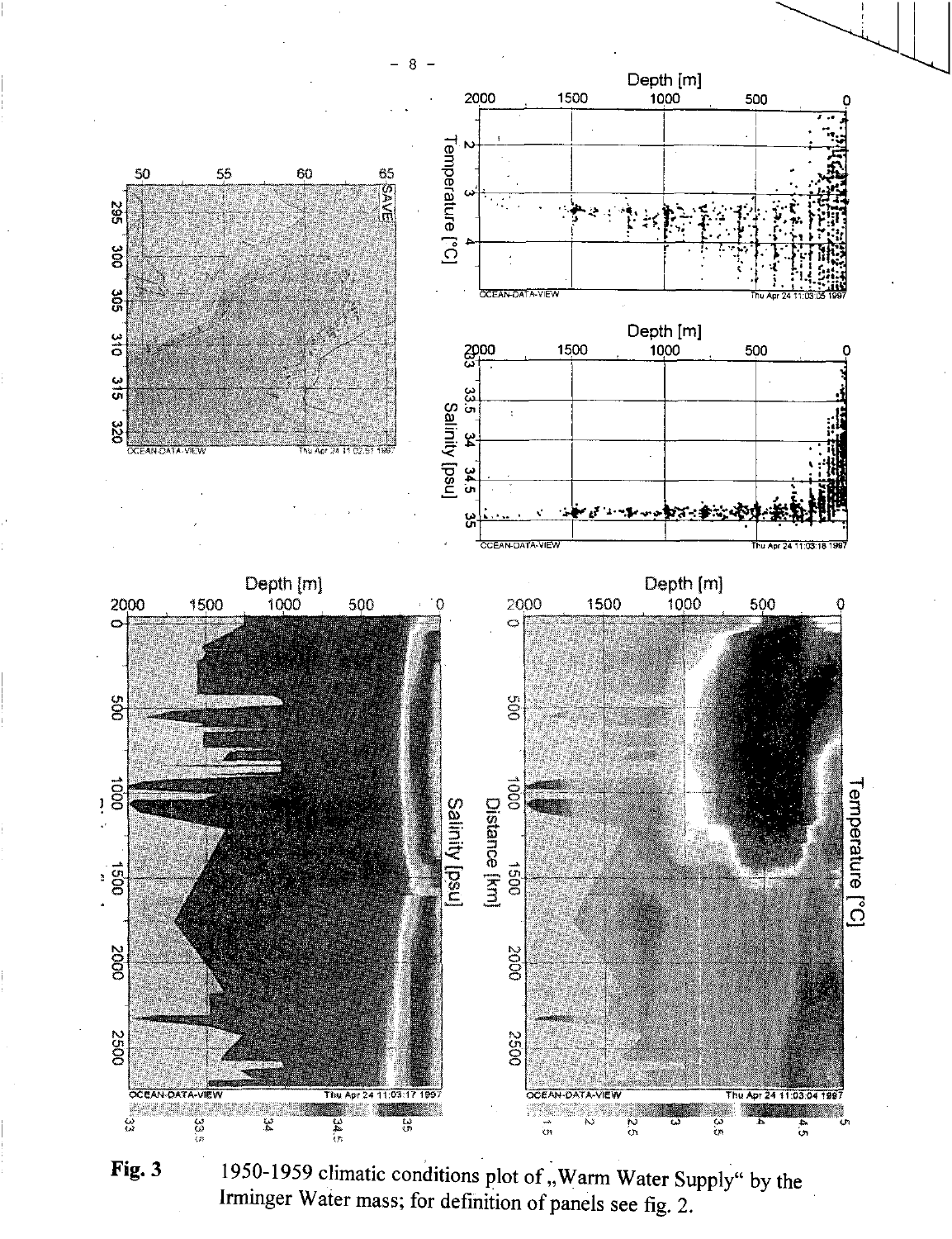

1960-1969 climatic conditions plot of "Warm Water Supply" by the Fig. 4 Irminger Water mass; for definition of panels see fig. 2.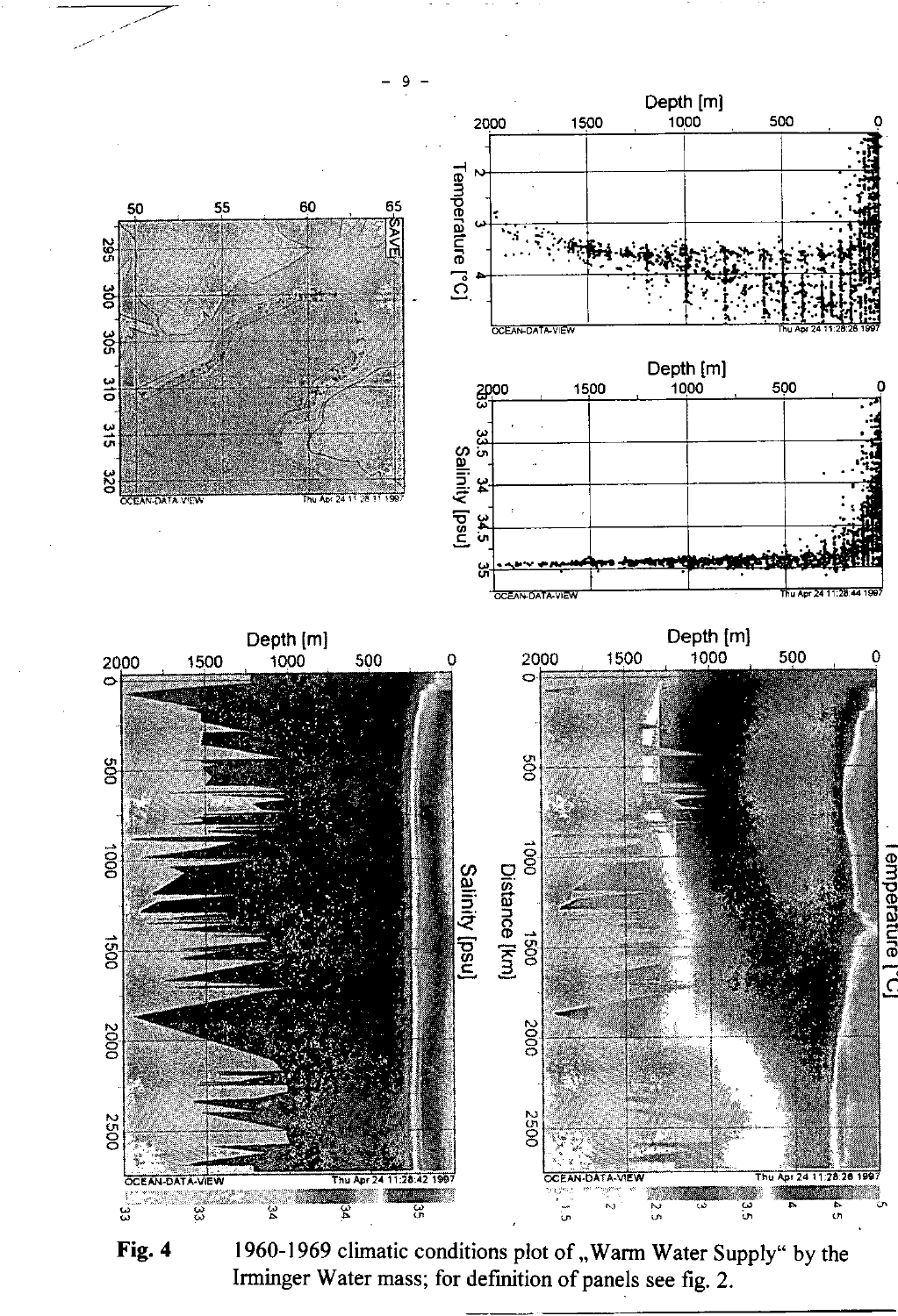

1970-1979 climatic conditions plot of "Warm Water Supply" by the Fig. 5 Irminger Water mass; for definition of panels see fig. 2.